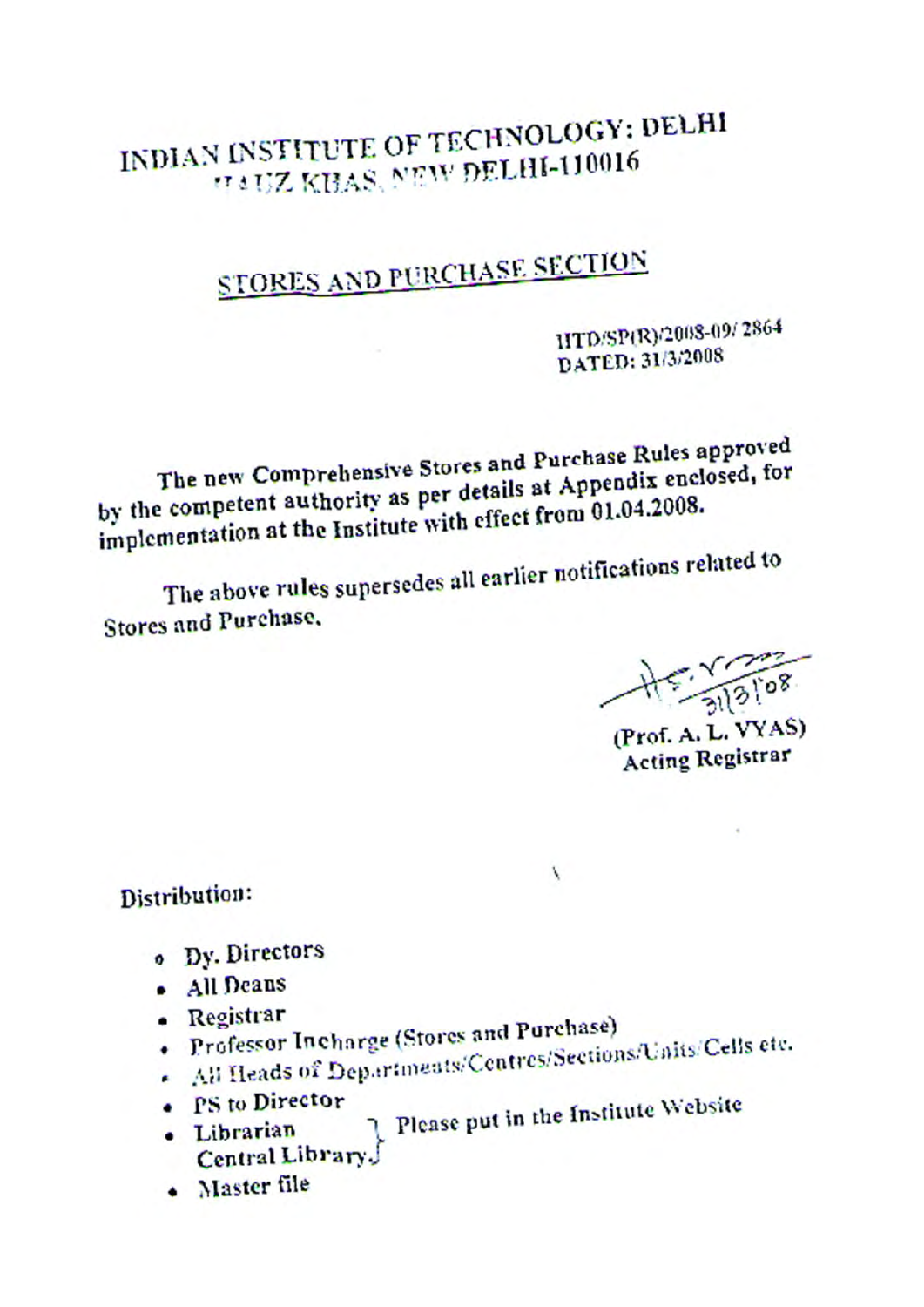### **INDIAN INSTITUTE OF TECHNOLOGY :DELHI HAUZ KHAS, NEW DELHI-110016**

#### **STORE PURCHASE SECTION**

**IITD/SP(R)/2008-09/2864 Dated: 31/3/2008** 

**The new Comprehensive Stores and Purchase Rules approved by the competent authority as per details at Appendix enclosed, for implementation at the Institute with effect from 01.04.2008.** 

**The above rules supersedes all earlier notification related to Stores and Purchase.**

**(Prof. A. L. Vyas) Acting Registrar**

**Distribution:**

- **Dy. Directors**
- **All Deans**
- **Registrar**
- **Professor Incharge (Stores and Purchase)**
- **All Heads of Departments/Centers/Sections/Units/Cells etc.**
- **PS to Director**
- **Librarian**
- **Central Library**
- **Master file**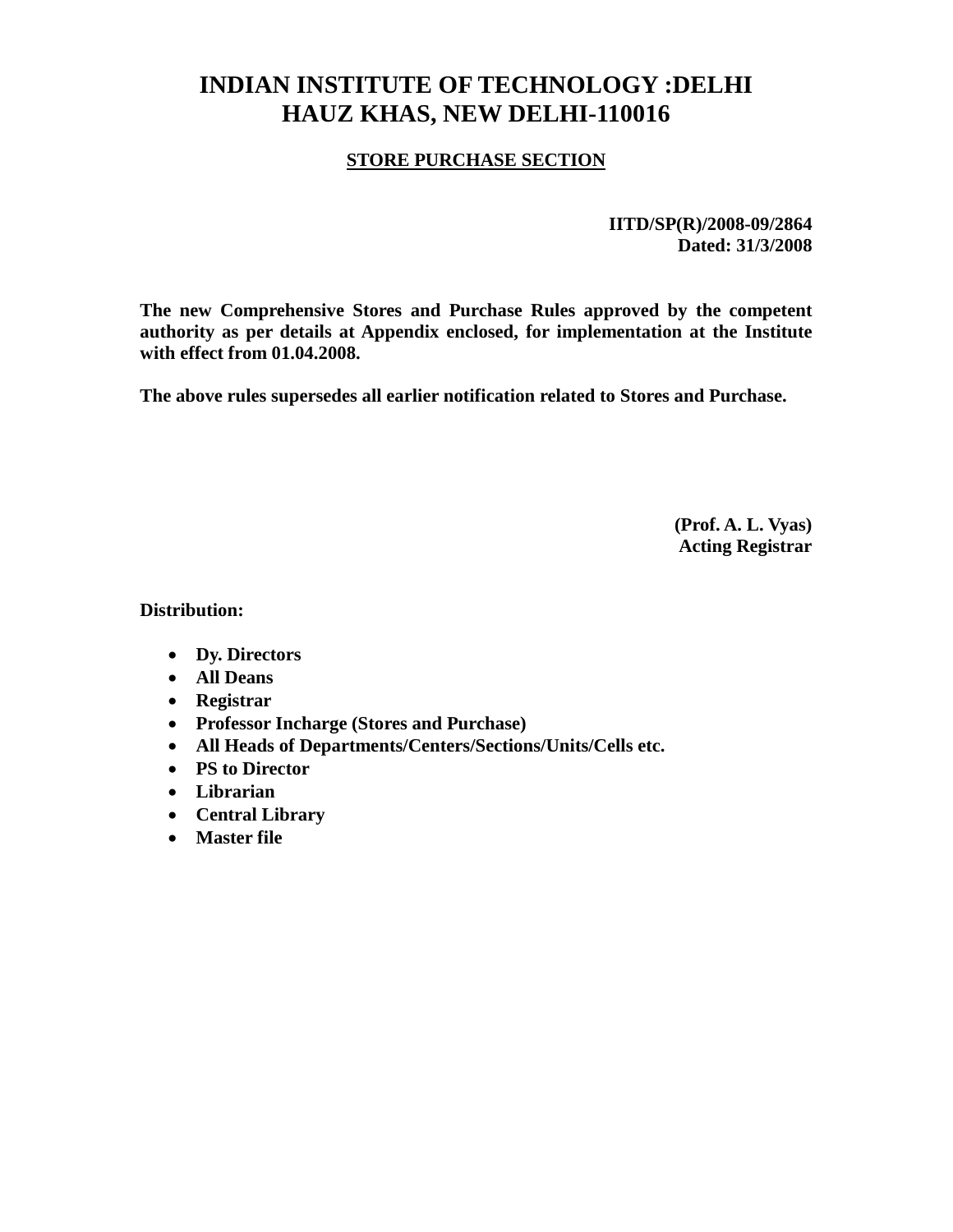#### **COMPREHENSIVE STORES AND PURCHASE RULES 2008**

#### **1. PREAMBLE**

These rules have been framed for purchases from institute Plan and Non-Plan funds and funds of sponsored / consultancy projects. These rules do not cover the construction / maintenance activities of Estate and Works, purchase of medicines by Hospital, purchase of books and subscription of Journals by Library.

These rules for purchase and accounting of equipments/ stores for Department/ Centres/ Sponsored/ Consultancy Projects/Laboratories have been framed in order to provide a conducive working environment for faculty and staff to promote excellence expected from IITs and as such should be interpreted in that context, so that the procurement of the needed euiqments/stores is done in time and without procedural wrangles, which permits laboratory and research work to be pursued with greater vigour. These Rules also contain details of accounting, maintenance of records, disposal and write off of stores/equipments.

#### **1.1 Fundamental Principles of Public Procurement (Buying) :**

Every authority delegated with the financial powers of procuring goods in public interest shall have the responsibility and accountability to bring eifficiency, economy, and transparency in matters relating to public procurement and for fair equitable treatement of suppliers and promotion of competition in public procurement.

The procedure to be followed in making public procurement must conform to the following yardsticks:

- i) The specifications in the terms of quality, type etc. as also quantity of goods to be procured, should be clearly spelt out keeping in view the specific needs of the procuring Deptt./Centres without including non-essential features, which may result in unwarranted expenditure;
- ii) Offers should be invited following a fair, transparent and reasonable procedure;
- iii) The procuring authority shouls be satisfied that the equipment(s)/ item(s)/ material selected offer adequately meet(s) the requirement in all respects;
- iv) The procuring authority should satisfy itself that the price of the selected offer is reasonable and consistent with the quality required;
- v) At each stage of procurement the concerned procuring authority must place on record, in precise terms, the considerations which weighed with the while taking the procurement decision;
- vi) Purchases should not be split to avoid obtaining approval of appropriate Competent Financial Authority;
- vii) Funds from Non-Plan Budget MUST not be utilized for procurement of assest (non-recurring items) and funds from Plan budget MUST not be used for recurring expenditure and consumable items.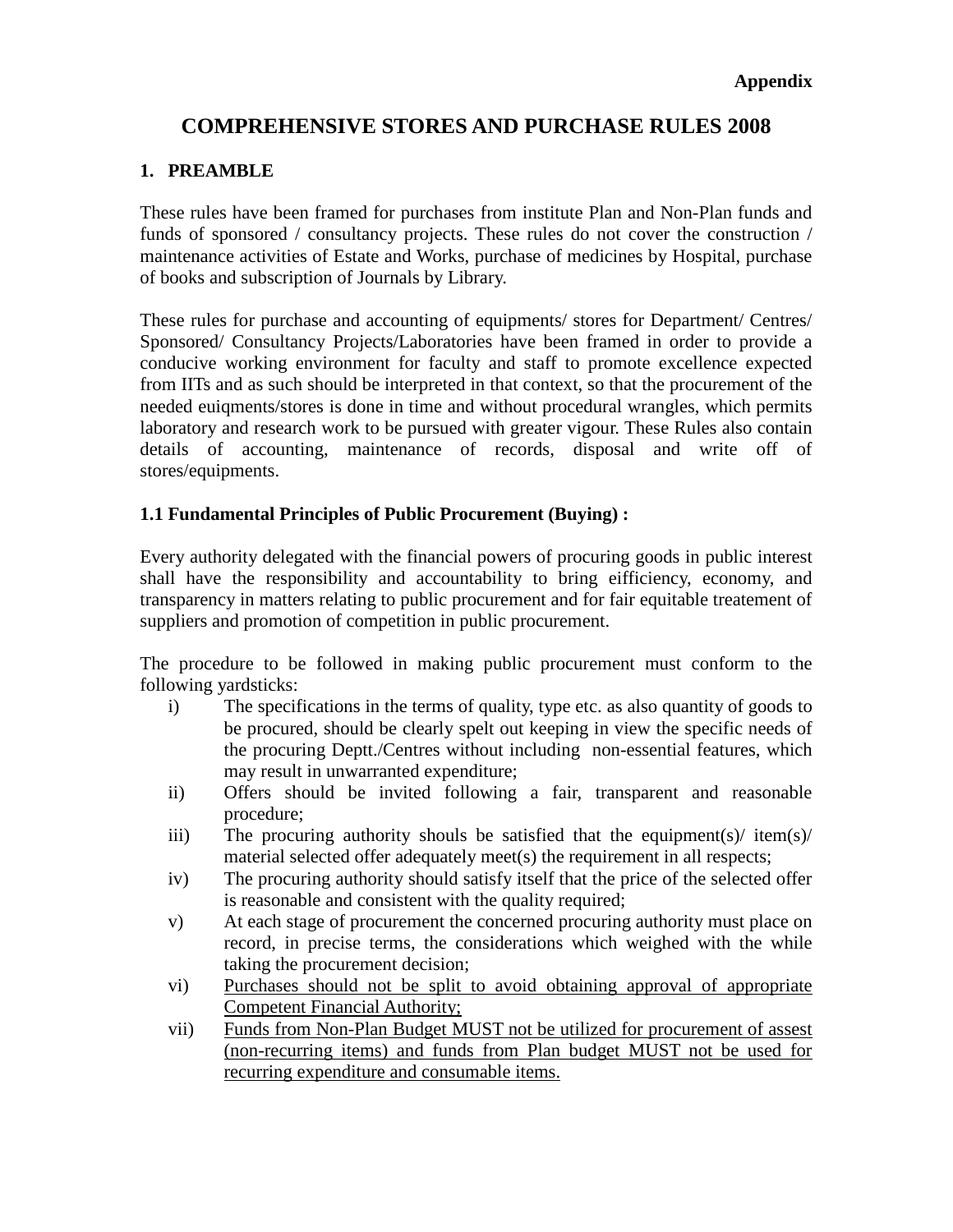#### **1.2 Abbreviations:** Annexure-I

#### **1.3 Definitions:** Annexure-II

#### **2. CLASSIFICATION OF STORES**

All stores procured shall be classified into following categories;

#### **(a) Non Consumables Stores:**

- i) Permanent Assets (PA)
- ii) Limited Time Assets (LTA)

#### **(b) Consumable Stores (CS)**

#### **2.1 Permanent Assets (PA):**

Stores satisfying anyone of the following conditions shall be classified as Permanent Assets:

- i. Stores which are intended to be used over prolonged periods (more than 5 years) before becoming unusable or obsolete.
- ii. Office furniture and fixtures

#### **2.2 Limited Time Assets (LTA):**

Stores satisfying anyone of the following conditions shall be classified as Limited Time Assets:

- i) Store costing any amount and having useful life of less than five years, which rapidly lose their value/relevance with the lapse of time or have very little or negligible disposal value.
- ii) Stores which can be upgraded either by replacing components/part or which can be rendered obsolete by the release of new versions or editions.
- iii) Stores which can be used over any period of time but costing less than Rs.10,000/- excluding office furniture and fixtures.

Examples: Personal Computers (PC) including Laptop, Pocket PC, computer accessories, software, fax machines, mobile phone, digital cameras with less than 3.0 GP, projectors etc.

#### **2.3 Consumable Stores (CS):**

Stores satisfying anyone of the following conditions shall be classified as Consumable Stores:

- i) Stores which exhaust rapidly with the lapse of time
- ii) Stores which are rapidly rendered unusable due to normal wear and tear.
- iii) Stores which have negligible disposal value.
- iv) Spared of equipment etc. under PA or LTA category

Examples: Chemicals, stationery items, printer ribbons and cartridges, electronic storage media like floppies, CD ROMS, Magnetic tape, Pen drives etc, computer parts requiring replacement such as the mother board, RAM, hard disc etc. Batteries of any kind(like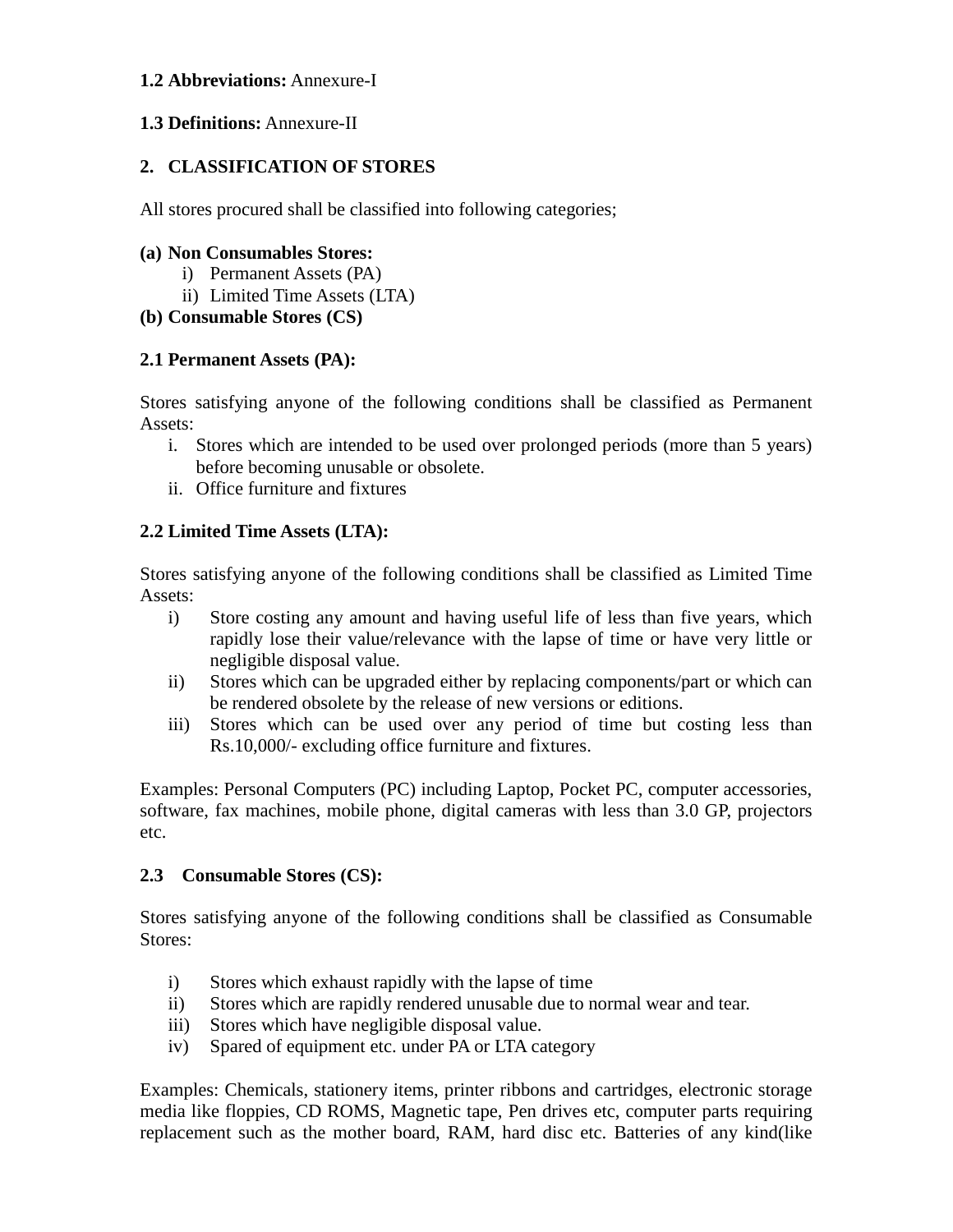UPS, Laptops, mobiles, portable instruments etc.) electronic components like resistors, capacitors, connectors, electrical wires, plugs switches, tool bits and hand tools etc.

#### **Note: In case of any ambiguity with respect to classification of stores, the same may be resolved by following Committee:**

| $\mathbf{i}$  | Deputy Director (A)      | Chairman |
|---------------|--------------------------|----------|
| $\mathbf{ii}$ | Dean, IRD                | Member   |
| iii)          | Prof. in charge (Stores) | Member   |
| iv)           | DR/AR Stores             | Member   |

#### **3. COMPETENT FINANCIAL AUTHORITY**

#### **3.1 Purchases :**

| <b>CFA</b> | For single Purchase Costing (Rs.) |
|------------|-----------------------------------|
| HoD/PI     | Up to $Rs.2.00$ Lac               |
| DD(A)/DIRD | Up to $Rs.25.00$ Lac              |
| Director   | <b>Full Powers</b>                |

#### **3.2 Write-off Disposal of Stores:**

| <b>CFA</b> |                                         | Normal Wear & Tear of Abnormal Wear & Tear of       |
|------------|-----------------------------------------|-----------------------------------------------------|
|            |                                         | Individual Item Costing   Individual Item Costing   |
|            | (Rs.)                                   | (Rs.)                                               |
| HoD / PI   |                                         | Up to Rs.20,000/- Total   Up to Rs.5,000/- (In each |
|            | amount not to exceed Rs.2.0             | case)                                               |
|            | lac                                     |                                                     |
| DD(A)/DIRD |                                         | Up to Rs.2.0 lac Total   Up to Rs.25,000/- Total    |
|            |                                         | amount not be exceed amount not be exceed           |
|            | $Rs.10.0$ lac                           | $Rs.1.0$ lac (In each case)                         |
| Director   | Up to $\operatorname{Rs.5.0}$ lac Total | Up to $Rs.1.0$ lac Total                            |
|            | amount not to Exceed                    | amount not be exceed                                |
|            | $Rs.25.0$ lac                           | $Rs.5.0$ lac (In each case)                         |
| <b>BoG</b> | <b>Full Powers</b>                      | <b>Full Powers</b>                                  |

#### **4. GENERAL PROCEDURE AND RULES FOR ALL PURCHASES / ANNUAL MAINTENANCE CONTRACTS / RATE CONTRACTS**

Purchase / up gradation / exchange of equipments, components, office equipments, consumables, stationery, annual Maintenance Contracts, Annual Rate Contracts for goods and services shall be affected through the following systems of purchase except where stated otherwise. This shall be applicable to all such purchases through the Plan/ Non-Plan budget heads and through funds received from sponsored/ consultancy projects.

The purchases are classified in to following three categories:

- i) Minor Purchase
- ii) Medium Purchase
- iii) Major Purchase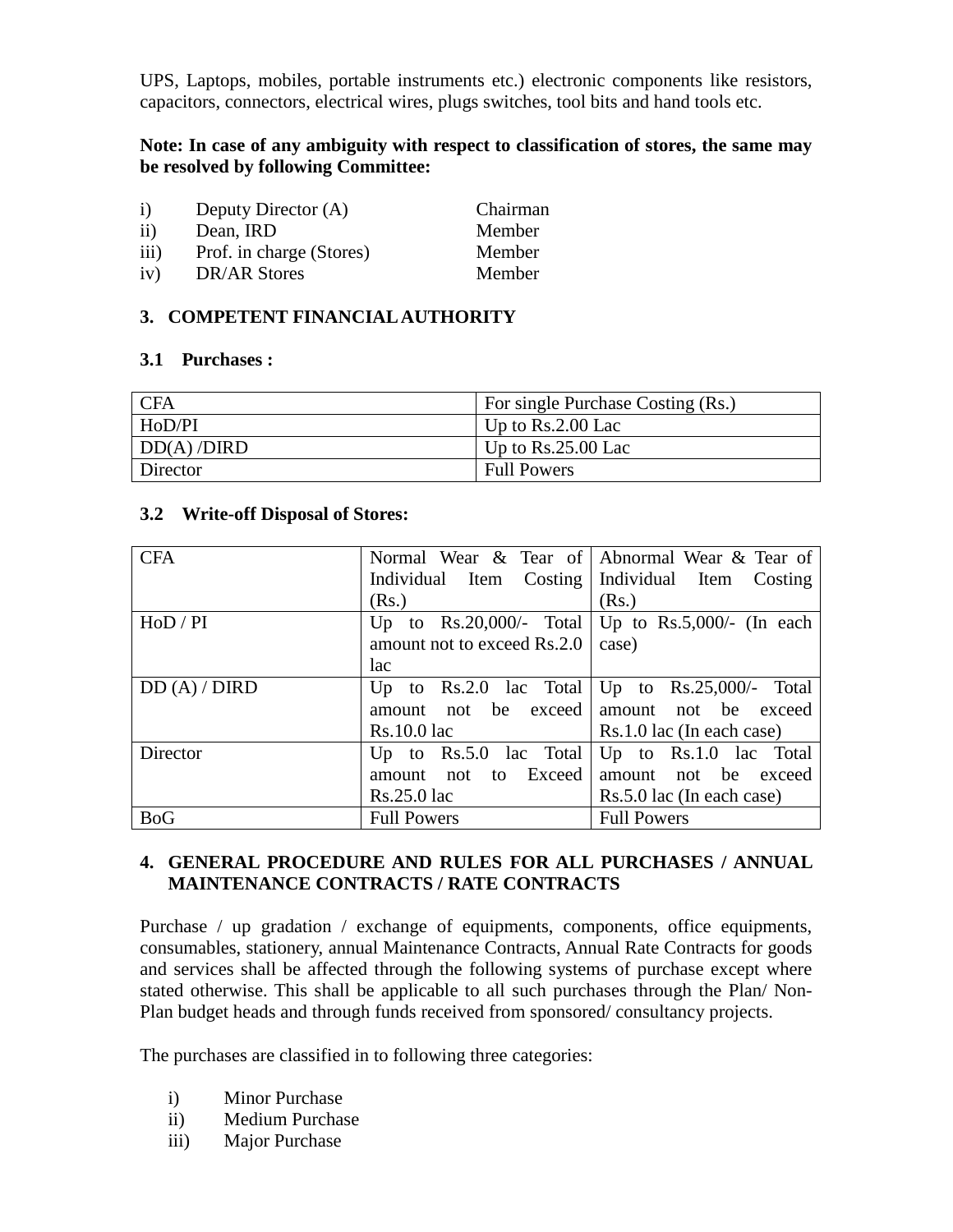The following purchase procedures shall be adapted for three purchase categories.

#### **Note: IIT Delhi plans to switch over to e-procurement in a phased manner in keeping with the GOI orders as contained in GFR.**

#### **4.1 Minor Purchase**

#### **(a) Purchase up to Rs.15,000/- (Without Quotation)**

After obtaining the approval of the CFA, a buyer may make purchase up to a ceiling of Rs.15,000 at one time after certifying the reasonability of prices. The purchased may be effected either through a permanent imprest held in the name of the Head or his nominee/PI or through a temporary advance up to Rs.15,000/- that may be specifically drawn for the purchase in the name of a buyer.

#### **(b) Purchase above Rs.15,000/- and up to Rs.1.00 Lac (Purchase Committee without Quotation)**

The purchases for a total value of money than Rs.15,000/-and up to Rs.1.00 lac can be done through a Purchase Committee (PC) consisting of three Faculty/Group A Officers. This PC will be approved by Head / PI. The PC will ensure and certify the reasonability of the price.

If necessary, the buyer may draw an advance up to Rs.1.00 lac for making cash purchases while ensuring no single payment will exceed Rs.15,000/-.

If the payment to vendor is Rs.15,000/- or more, the payment must be through cheque. If recommended by the Purchase Committee, payment through cheque may be made to the supplier against proforma invoice. The amount shall be treated as advance in the name of buyer. The buyer shall submits CS or PA / LTA form as the case may be and settle the advance immediately i.e. within fifteen days from the date of drawal of advance.

#### **(c) Purchase above Rs.1.0 Lac and up to Rs.2.00 lac (Purchase Committee with Quotation)**

The composition of the Purchase Committee for the purhchase of items for a total vaue up to Rs.2.00 lac (excluding the freight, insurance, bank charges, custom duty etc.) shall consist of at least three faculty members/Group A officers. The Committee shall be approval by the Head/PI.

#### **Minor Purchases can be ordered from online stores duly ensuring the reasonability of the price.**

#### **4.2 Medium Purchase above Rs.2.0 Lac and up to 25.0 Lac**

The composition of Purchase Committee for total value above Rs.2.0 Lac and up to Rs.25.0 Lac (excluding the freight, insurance, bank charges, custom duty etc.) shall consist of at least three faculty/Group A officers as members and/or nominee of the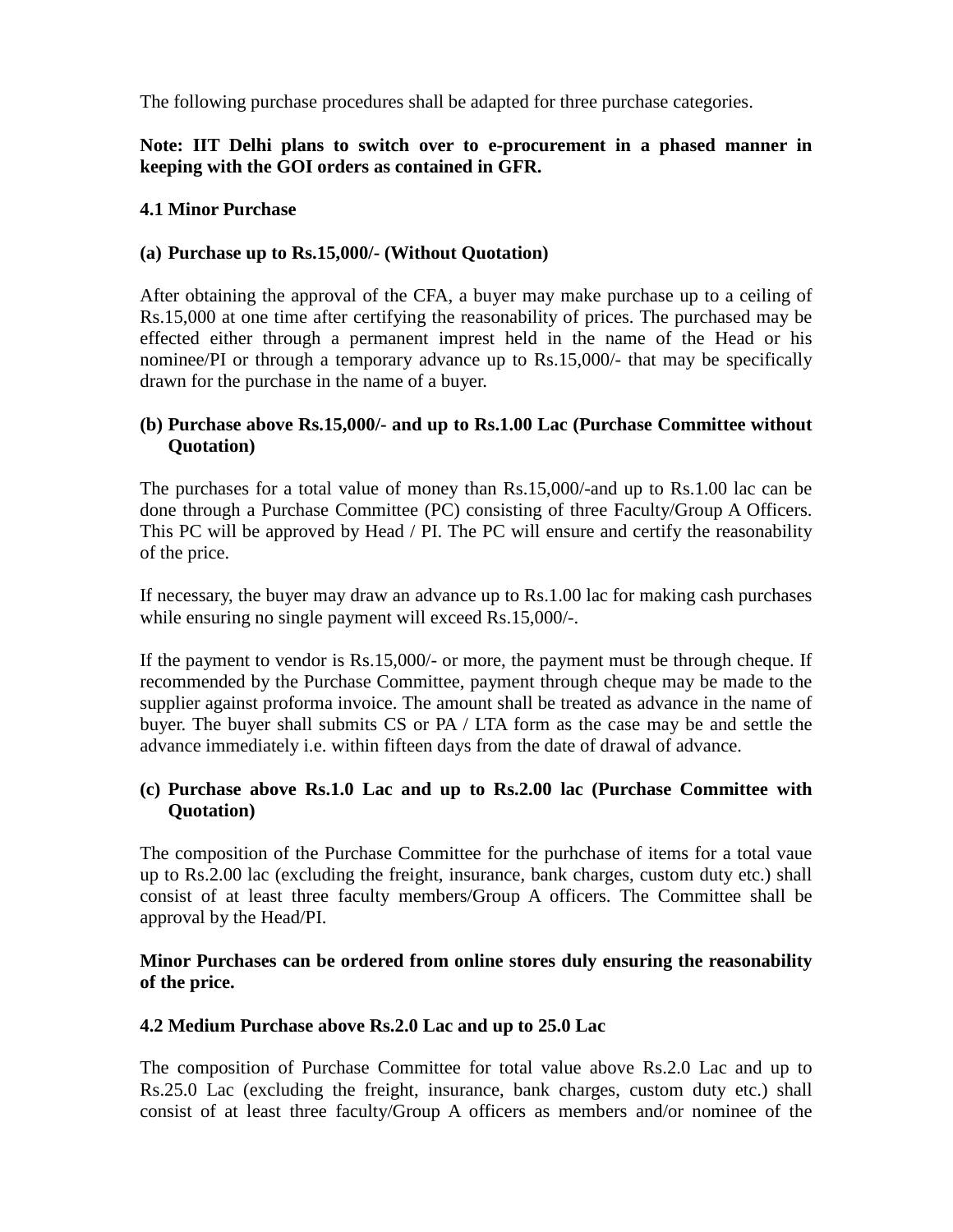Head/PI (in case of projects) as Chairman. The purchase Committee shall be approved by the Deputy Directore (A)/Dean, IRD.

#### **4.3 Purchase Procedure (for purchases through Purchase Committee)**

The following purchase procedure shall be adopted for Minor and Medium purchases:

- i) The buyer to propose a Purchase Committee and get it approved by the CFA.
- ii) The items to be purchased and the composition of Purchase Committee are entered into the ACSS system to book the funds.
- iii) The ACSS system generates a PC number which will be used for all future reference. **No payment will be made without the PC number.**
- iv) Quotations may be invited or received either through post/courier service/ email/ Fax.
- v) The Purchase Committee must invite quotation by putting the requirement on the Institute Web site for Medium Purchases. The minimum time to be allowed for submission of bids should be two weeks for medium purchase.
- vi) Normally, the purchase shall be processed on the basis of at least three quotaions. However, the Director and relax this condition on sufficient grounds on the recommendations of the PC.
- vii) The accepted quotation and only accepted price on the comparative statement. Also a justification for the particular price choice, being the lowest quotation or on technical grounds should be recorded on the minutes.
- viii) The buyer shall then place the order with the vendor approved by the Purchase Committee. However, the buyer may send the file/case to Audit Section for pre-auding. Supply Order will be generated by the ACSS System.
- ix) Submission of CS or PA / LTA form as the case may be to make asset entry/release the payment soon after the receipt of material or within fifteen working days **failing which assets entry is made in the name of the buyer/ indenter.**
- x)

#### **4.4 MajorPurchase above Rs. 25.00 Lac**

Any purchase above Rs. 25.00 Lac shall be through Purchase Finalization Committee (PFC).

The composition of the PFC is as under:

- i) Chairman (To be approved by CFA)
- ii) Buyer (concerned faculty/PI/Official)
- iii) Two experts (To be nominated by the buyer)
- iv) DR/AR (A/C / IRD A/C) / Nominee
- v) DR / AR (Stores)/ Nominee

A Technical Evaluation Committee (Sub Committee of PFC) shall be constituted for technical evaluation of bids. The composition of **TEC** shall be:

- i) Chairman (same as in PFC)
- ii) Buyer (Concerned faculty/PI/Official)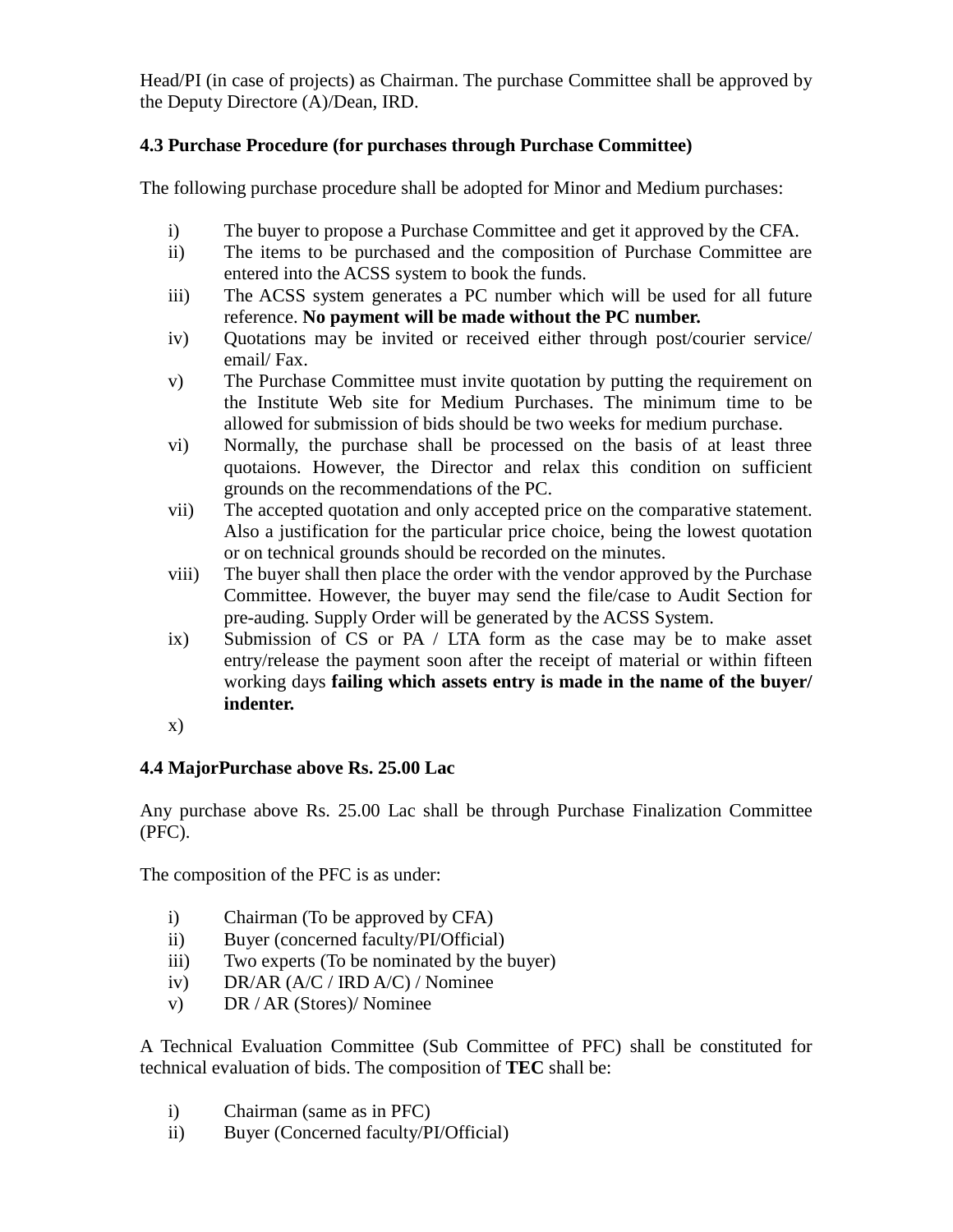iii) Two experts (same as in PFC)

#### **4.4.1 Purchase Procedure for Major Purchases**

The following purchase procedure shall be adopted:

- i) The buyer to propose a Purchase Finalization Committee (PFC).
- ii) Chairman will be nominated by the CFA.
- iii) The items to be purchased and the compostion of PFC are entered into the ACSS system to book the funds.
- iv) The ACSS system generates a PFC number. The number will be used for all future reference. **No payment will be made without the PFC number**.
- v) On approval, the Buyer will call the first meeting of the TEC (Technical Evaluation Committee) in consultation with the Chairperson. In this meeting, the Tec shall discuss and finalize the specifications of items(s) and any other technical point considered relevant.\
- vi) The committee MUST invite quotations by putting the requirement on the Institute web site along with one national daily having wide circulation. The minimum time to be allowed for submission of bids should be three weeks.
- vii) The committee MUST invite the technical and financial bids under separate be three weeks.
- viii) The TEC shall open and examine the technical bids only. If required, may invite the bidders for clarifications on the technical aspects only.
- ix) Financial bids only of those vendors shall be opened by the PFC which has been recommended by TEC on technical grounds.
- x) The financial bids shall be opened in the presence of at least three members of PFC.
- xi) All the quotations will be signed and amount circled by the officials present at the time of opening.
- xii) A comparative statement shall prepared by the Buyer and the same along with the quotations will submitted to the PFC for necessary recommendations.
- xiii) The PFC will finalize and recommend the purchase after deliberations.
- xiv) The PFC may negotiate with the vendor (L1: lowest bidder) if felt necessary.
- xv) Then the file will be sent to the SPS for placing an order after it is pre-audited by the audit Section.
- xvi) Normally, the purchase shall be processed on the basis of at least three quotations. However, the Director can relax this condition on sufficient grounds on the recommendations of the PFC.
- xvii) In case of proprietary item, the same may be procured from the proprietary source on the basis of a single quotation after certification of the item by the buyer on the basis of the claim of seller/supplier.
- xviii) The PR for the recommended items shall then be raised by official of the Department. SPS will prepare the Supply Order and send the file to audit. The Audit shall pre-audit the Supply Order and certify the availability of funds in the budget Head. Thereafter, approval for the availability of funds in the Budget Head. Thereafter, approval for the purchase shall be obtained from the CFA and the Supply Order duly stamped "checked" shall be sent to SPS for issue to the vendor.
- xix) SPS MUST obtain the consent of the vendor to supply the material within the stipulated time. In case the vendor fails to give the consent or supply the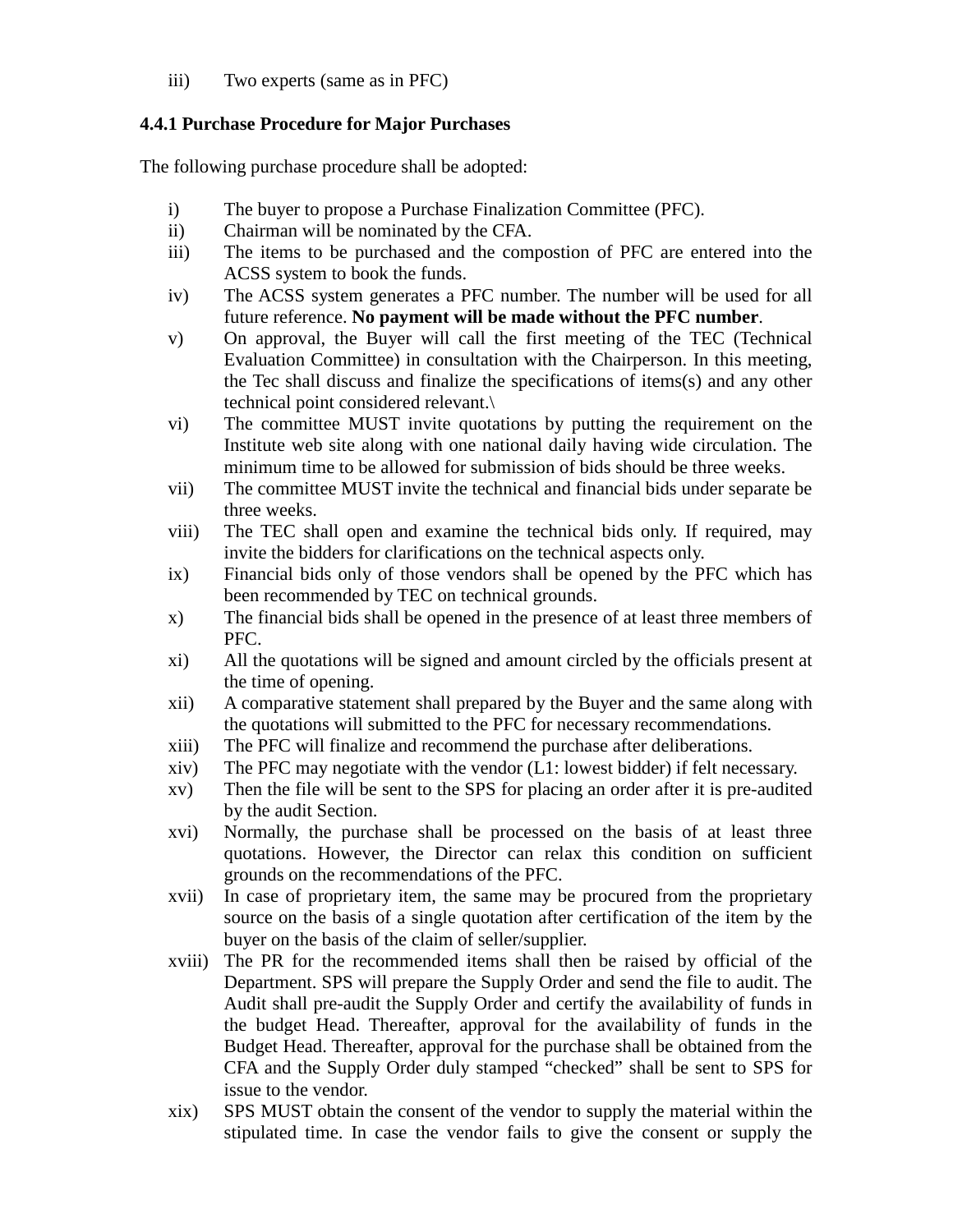material within stipulate time, the PFC may negotiate with the second lowest bidder to supply the material as per the offer of the lowest bidder.

#### **Note:**

- i) Purchases should not be split to avoid obtaining the approval of appropriate Competent Financial Authority.
- ii) Funds from Non-Plan Budget MUST not be utilized for procurement of assets (non-recurring items) and funds from plan budget MUST not be used for recurring expenditure and consumable items.
- iii) The main emphasis of the PFC will be on the time saving and therefore, it is left to the Committee to organize its proceedings once constituted.
- iv) The PFC must complete the purchase process within the original valid period of PFC (i.e. three months).
- v) Extension of validity of PFC will be given only in exceptional cases.
- vi) Buyer should ensure availability of proper space/infrastructure for installation of the equipment.
- vii) Bid document be prepared/floated (duly vetted by the Audit, if required).

#### **5. PURCHASE OF ITEM(S) THROUGH OTHER MODES**

#### **5.1 Purchase on Rate Contract of DGSD:**

The indentor after being fully satisfied that the item(s) which is/are on the Rate Contract of DGSD, meet(s) the requirement, any purchase the same, after getting approval of the CFA.

#### **5.2 Purchase through Repeat Purchase Orders:**

The indentor after being fully satisfied that the items already procured by any Department after following the complete purchase procedure, meet(s) the requirement and there is no technical/Scientific change(s) in the item may purchase the same within ninety days from the date of originally processed order after getting the approval of the CFA.

#### **6. BUY BACK OF ASSETS AND UPGRADATION**

In case of buy back of any item, prior approval of the DIRD/DD(A)/Director should invariably be obtained.

#### **6.1 Buy Back Arrangement:**

In case of purchase of assets under buy-back arrangement, the old asset which has been exchanged will be treated as written-off with its book value and its disposal value so fixed/ agreed upon by the PC / PFC will be taken as income (Receipt) of the Institute. The asset will be created through GIS at the cost of new asset.

However, actual payment will be made by deducting value of buy-back from the billing amount of new asset.

i) That the PR should be raised on gross amount of the item/ equipment/ material without taking into consideration the buy-back value of old item/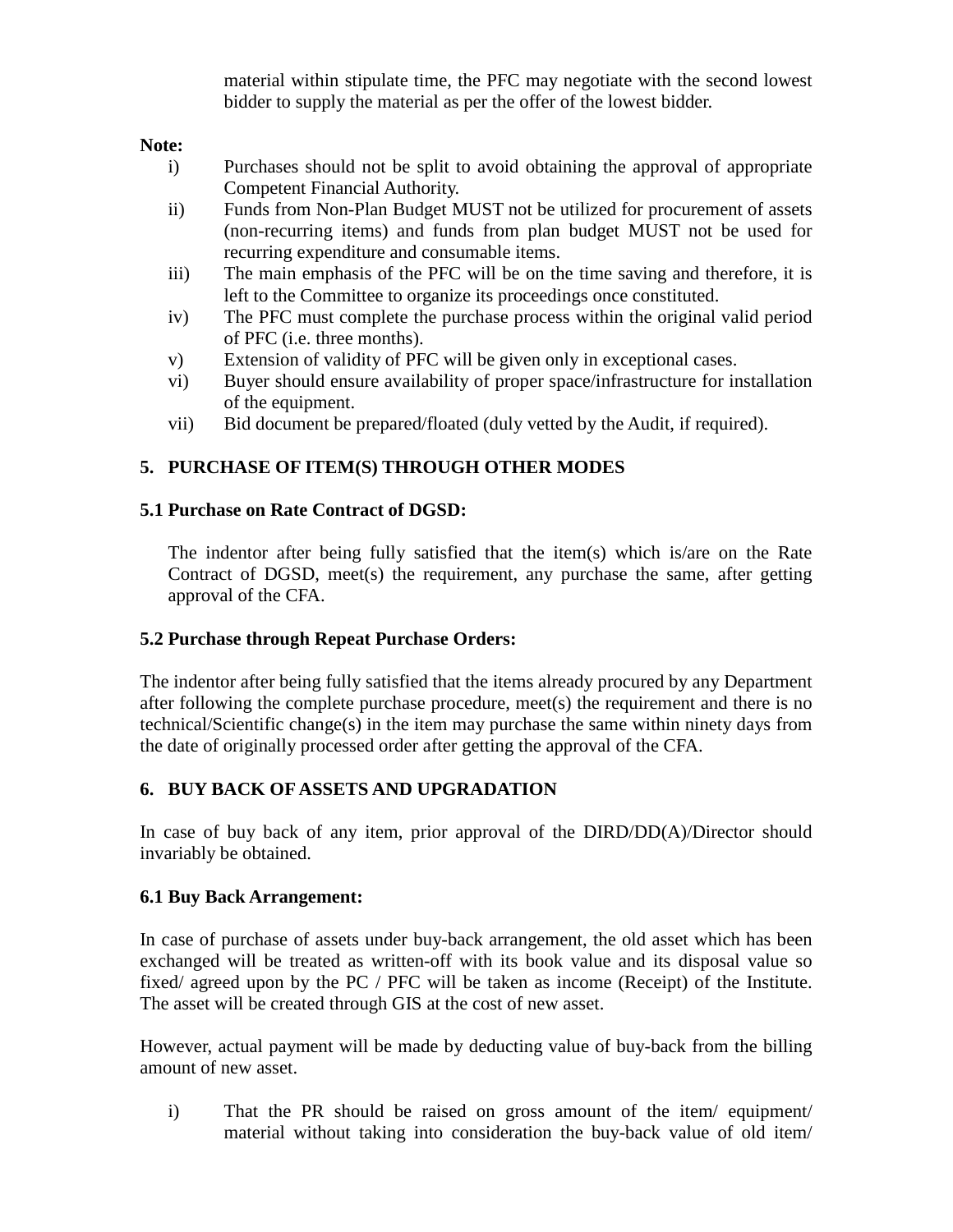equipment/ material since the amount so realized on account of buy-back value of old item is to be treated as receipt (income) of the Institute.

- ii) That gross value of the item/equipment/material should be committed on account of expenditure to be incurred on procurement of item(s).
- iii) In view of (a) and (b) above, pass order for the gross amount of the item/ equipment/material should be recorded on back of the bill(s).
- iv) That approval of the CFA should be obtained based upon the gross value/cost of the item(s) without reducing the buy-back value of the old item(s) from the gross/actual cost of the new item(s).
- v) That buy-back value of old item(s) should not be received directly in any form from the vendor(s).
- vi) That buy-back value/cost of old item(s) should not be considered as the Part of Budget of the Deptt./Centre/Section/Unit.

#### **6.2 Upgradation:**

In case of upgradation of assets, the old asset which has been upgradation will be treated as written-off i.e., its value will be written-off from the records. The upgradation new asset will be entered in the records by raising as computerized GIS and the sum of cost of old asset and the additional cost paid, will be considered as cost of the upgraded asset.

#### **7. INTERNATIONAL PURCHASES**

For procurement or items from outside India against the open general import license or otherwise in foreign currency, all the rules and procedures laid down earlier shall apply. However, the role of the various Purchase Committee will be to recommend the Purchase rather than make purchases. The quotations should be obtained either with the Department of Expenditure, Ministry of Finance, GOI. All further processing including pre-audit and placement of orders shall be through SPS irrespective of the value of purchase. Purchase/import approval shall be obtained from DIRD/DD(A)/Director by Audit. The procedure of processing subsequent to receipt of goods shall be the same as that for purchases of indigenous stores.

#### **8. CUSTOM AND EXCISE DUTY EXEMPTION**

The Institute is exempted from payment of custom and excise duty on items mentioned in this para under notification No.51/96 dated  $23<sup>rd</sup>$  July, 1996 and 10-97 dated 1<sup>st</sup> March, 1997 respectively. In terms of these notifications, Registrar is the authorized signatory of the exemption certificates. Further, Institute is required to submit a consolidated report on the exemptions availed during the financial year. Therefore SPS shall issue the custom and excise suty exemption forms on submission of one copy of the proforma invoice to SPS.

Description of items exempted from payment of custom & excise duty.

- i) Scientific and technical instruments, apparatus, equipment (including computers).
- ii) Accessories, spare parts and consumables thereof.
- iii) Computer software, CD-ROM, recorded magnetic tapes, microfilms, etc.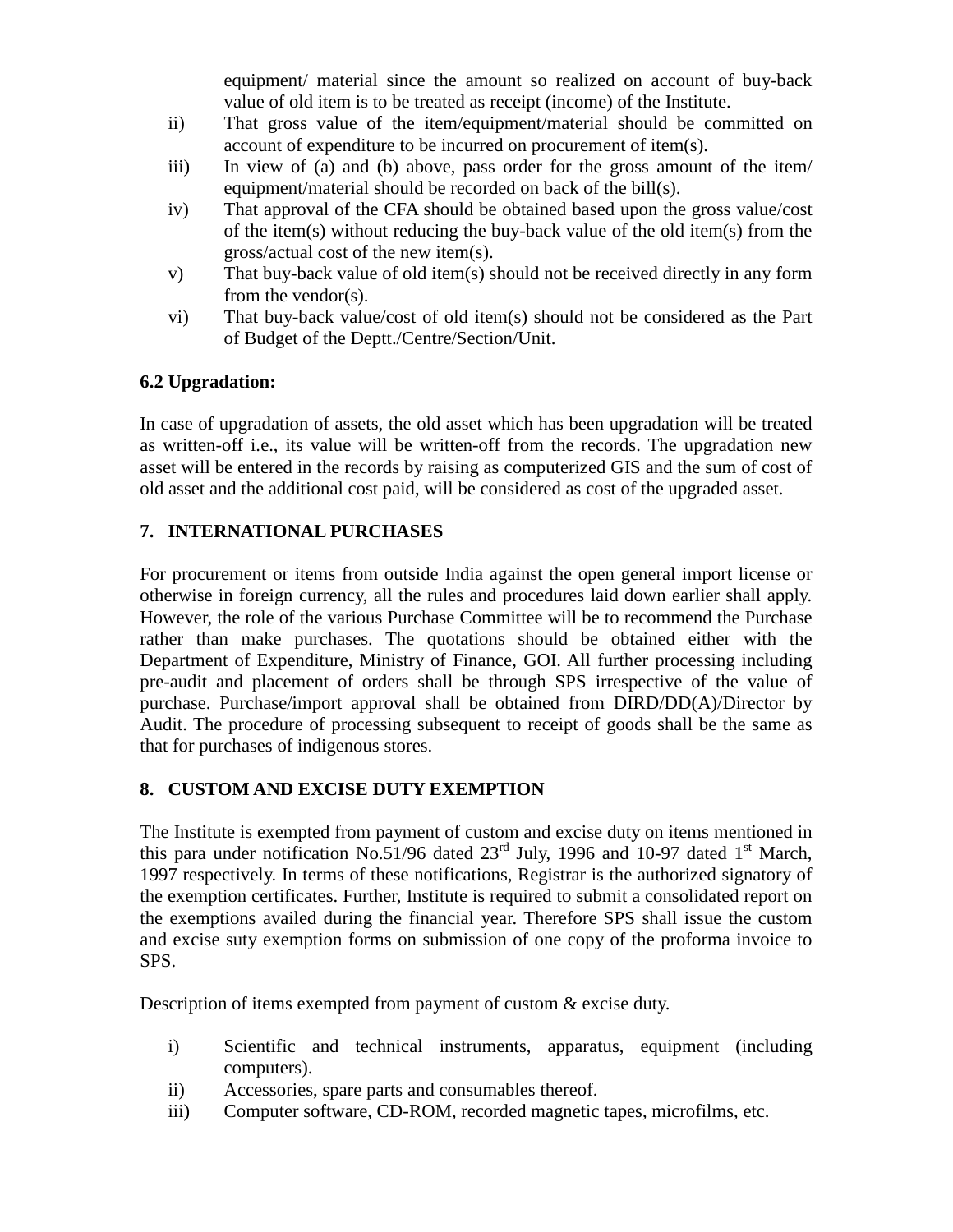#### **Note:**

- i) The Institute is not authorized to issue 'C' and 'D' form.
- ii) Some of the states (e.g. Maharashtra, Tamil Nadu, Pondicherry, Karnataka, Kerala, Andhra Pradesh, Rajasthan, Madhya Pradesh, etc.) accept Education concession Form duly signed by SPO for exemptions of Sales Tax.

#### **9. Advance / part payment to supplier(s):**

Ordinarily, the payments should be released to the supplier(s), vendors and service providers only after the supplies, made or service rendered, however, it may become necessary to make advance payments in the following types of cases:

- i) AMCs of costly equipments, machines, computers, photocopier/FAX etc.
- ii) Turn key and/or fabrication contracts.
- iii) In certain cases of good percentage of discount, if payment made in advance.
- iv) In certain cases of the equipment or machine etc. being proprietary item(s).

#### **In such cases, advance payments shall fulfill the following:**

- i) In cases of AMCs, the amount shall not exceed the amount payable for six months under the contract;
- ii) Forty percent (40% ) of the contract value to a Central/State, Govt. agency/PSU;
- iii) Up to Thirty percent (30%) to a supplier on furnishing Bank Guarantee of equal amount.

In such cases, there should be a unanimous decision of the committee while considering the following:

- i) Essential requirement of the equipment or machines, etc. and there is no alternative to it.
- ii) Reputation and past track record of the company
- iii) Reputation and past track record of the Indian Agent, if any
- iv) Possibility of furnishing Bank Guarantee of equal amount by the Company or by Indian Agent, in case of foreign supplier
- v) Under all circumstances, the amount of advance payment to a vendor shall not exceed Rs.5.00 lac, without Bank Guarantee, if at all the PC/PFC so agrees.

#### **10. DISCREPANCY IN SUPPLY**

Where stores supplied are found not, acceptable due to damage in transit, wrong supply and are consequently rejected, the department concerned or SPS shall immediately notify such rejection specifying the grounds on which such rejection has been made to the supplier directly depending upon who initiated the purchase and take necessary action for getting the items as the specification of the Supply Order.

#### **10.1 Discrepancy in case of IMPORT**

Where stores are found partially defective and are considered to be capable of being rectified at the department or in the Workshops of the Institute, the particulars thereof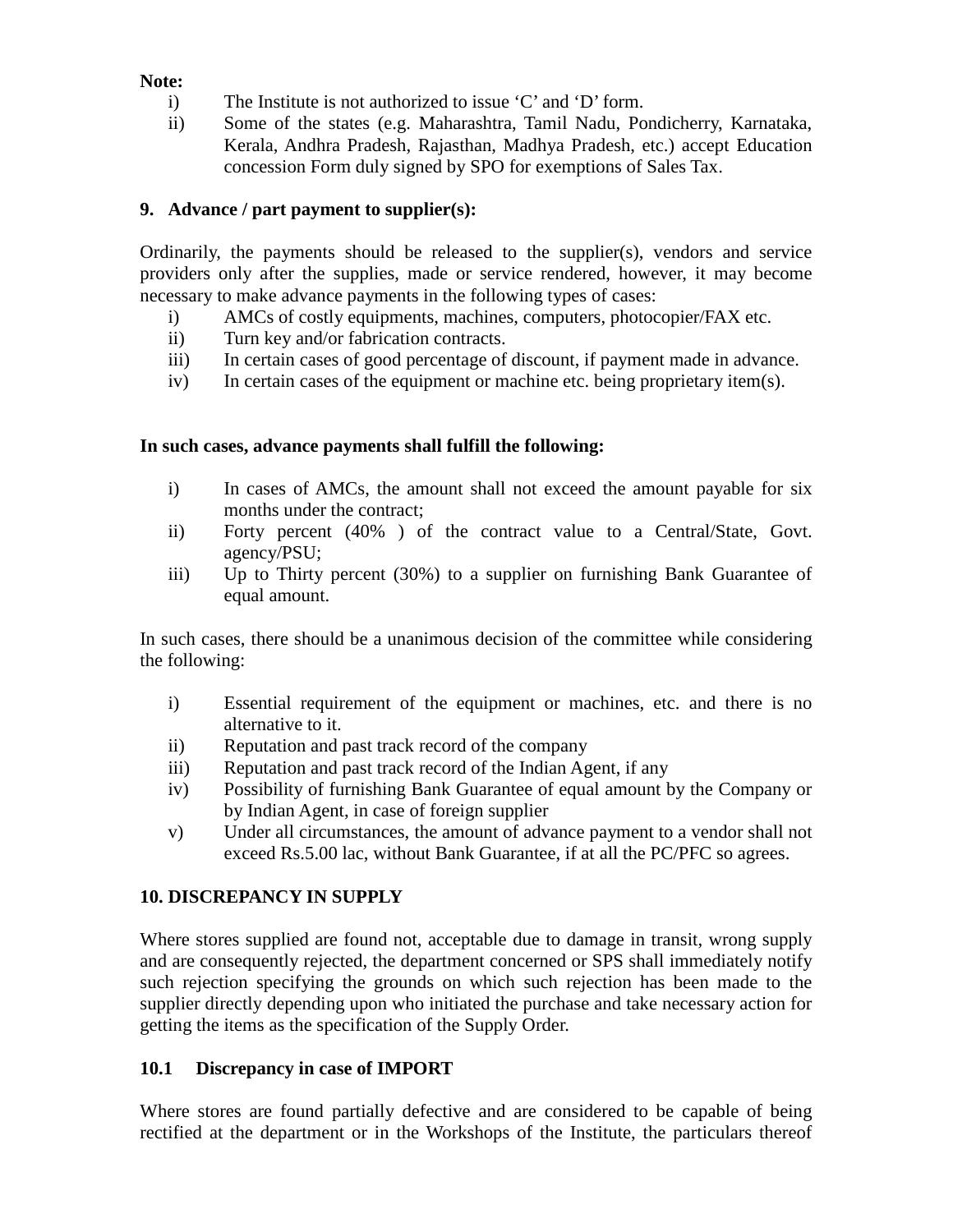shall be notified to the SPS at an early date specifying the exact nature of the defect and the estimated cost of repair/rectification. Extra expenditure, if any, in this regard shall be borne by the supplier for which necessary intimation shall be given to the supplier by the SPS.

When stores are found defective and it is considered necessary to have the defects rectified at the site under arrangement made by the supplier, particular of such defects shall also be notified to the SPS at an early date specifying the exact nature of defect.

In all such cases indicated above, the SPS shall report the discrepancy to the supplier concerned and ask for immediate action. Copies of such reports shall also be endorsed to the Department concerned.

Where packages of containers have been found damaged, broken and where such damages and breakages are attributable to handling in transit a claim shall be lodged with the transport agency immediately by the SPS on the basis of a certificate on shortage/damage granted by the railway and intimation should be sent to the supplier concerned and the HOD.

Notwithstanding anything contained herein, where a consignment is covered by insurance in transit and where defects/damages or breakages are attributable to handling in transit, appropriate claims for compensation shall be lodged by the SPSP with the under writers concerned additionally.

In case of the stores being rejected outright, the Department should keep it duly packed and report to the Store Purchase Section, who shall return such rejection stores to the Supplier promptly.

Where stores and equipment, partially or fully paid are found defective or otherwise rejectable the firms should be asked by the SPS to replace or to rectify the stores under their own arrangement of defective stores supplied shall be borne by the Supplier.

#### **11. GENERAL REMARKS**

A buyer may draw only one advance at a time from the recurring and non-recurring grant of the Department/Centre/each Sponsored Project for purchases under any system of purchase. Once adjustment account of an advance is submitted to Accounts/IRD Accounts, next advance can be drawn.

#### **11.1 Bid Security (2% to 5%):**

To safeguard against a bidder's withdrawing or altering its bid during the bid validity period, the PC/PFC may obtain bid Security (also known as Earnest Money). The bidders should be asked to furnish bid security along with their bids. Amount of bid security ordinarily ranges between two and five percent of the estimated value of the goods to be procured. The exact amount of bid security should be determined accordingly be PC / PFC and indicated in the bidding documents. The bid security may be accepted in the form of Account Payee Demand Draft, Fixed Deposit Receipt, Banker's Cheque or Bank Guarantee from any of the commercial banks in an acceptable form, safeguarding the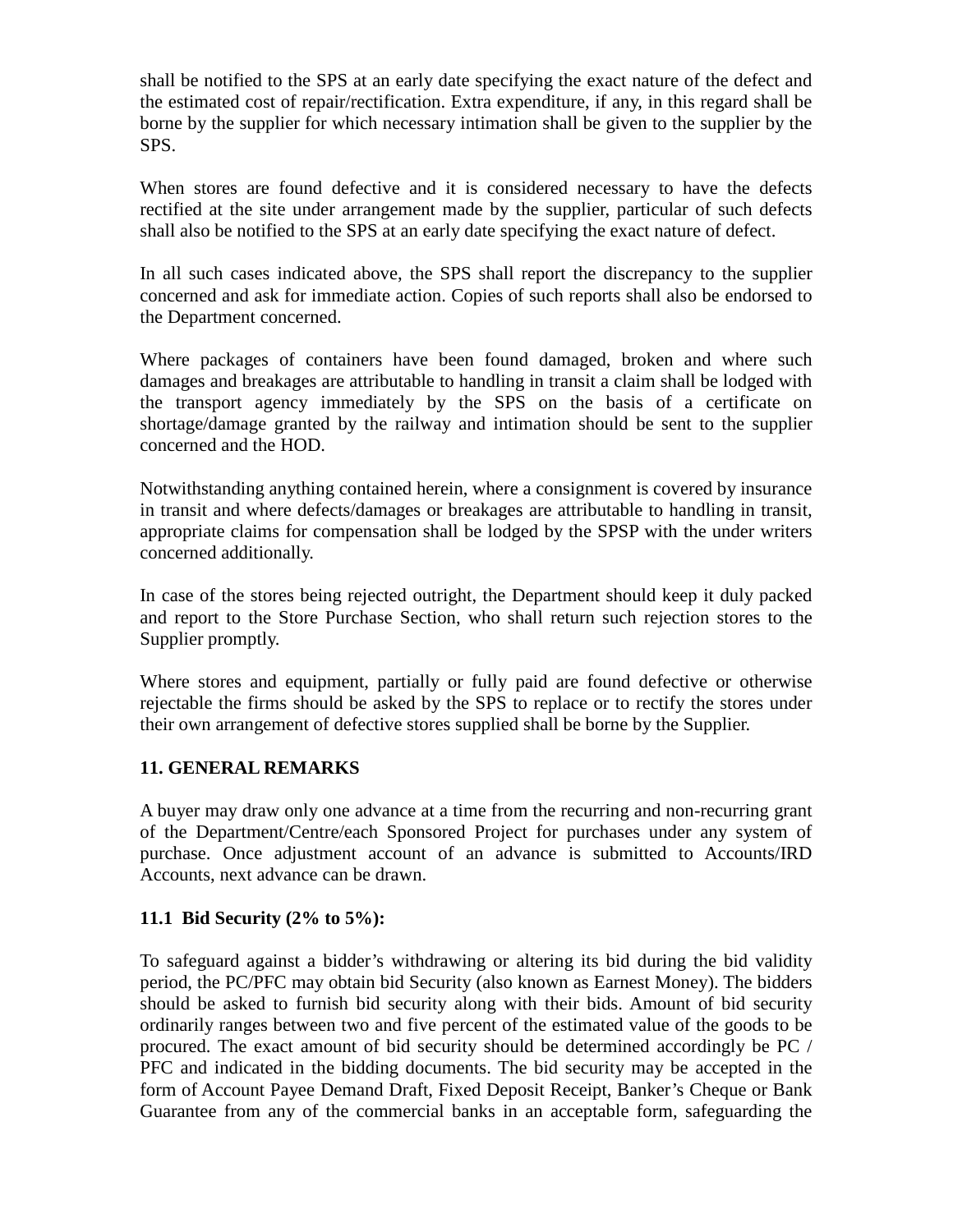purchaser's interest in all respects. The bid security is normally to remain valid for a period of forty-five days beyond the final bid validity period.

Bid securities of the unsuccessful bidders should be returned to them at the earliest after expiry of the final bid validity and latest on or before the  $15<sup>th</sup>$  day after the award of the contract.

#### **11.2 Performance Security (5% to 10%):**

To ensure due performance of the contract, PC / PFC may obtain performance security from the successful bidder awarded the contract. Performance Security should be for an amount of five to ten per cent of the form of Demand Draft, Fixed Receipt, and Bank Guarantee from a scheduled bank in an acceptable form safeguarding the purchaser's interest in all respects.

Performance Security should remain valid for a period of sixty days beyond thedate of completion of all contractual obligations of the supplier including warranty obligations.

Bid security should be refunded to the successful bidder on receipt of Performance Security.

#### **12. Role of SPS**

The role of the SPS envisaged is as follows:

- i) Processing and clearance of International Purchases.
- ii) Maintaining approved panel of suppliers, for purchases through quotations/press tenders, in consultation with Departments/Centres/PIs.
- iii) Complete processing including inviting quotations through post or press for Major purchases on the basis of specifications / requirements of indenting Department/Centres / PIs.
- iv) Processing of all items such as stationery for administrative sections only and liveries etc. and their subsequent issue. Registrar will be the Head of the Department for operating their budget heads;
- v) Maintenance of Central Asset Registers for items under PA & LTA category of items;
- vi) Conducting physical stock verification;
- vii) Issue custom duty and excise duty exemption certificate(s).

#### **13. MAINTENANCE OF RECORDS**

This section describe the records pertaining to stores that must be maintained by SPS and Departments.

A record of all purchases including the purchases through project funds shall be maintained by the Institute.

A record of all items of non-consumable in nature shall be maintained by the SPS. Stores in the the PA category shall be recorded in the PA-Assets Register and the LTA category in the LTA-Asset Register of the Institute.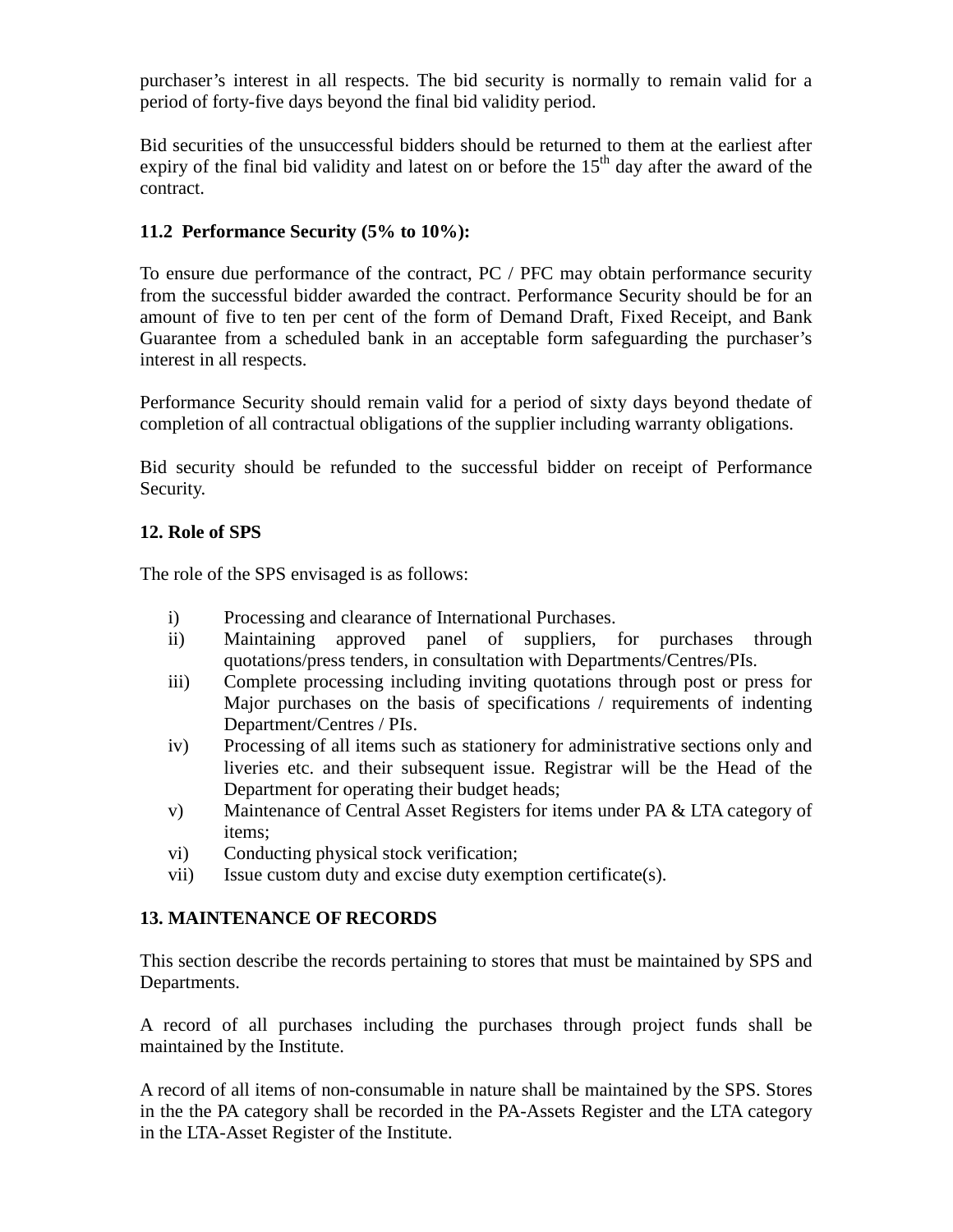For consumable store, an issue record as per summary sheet 'C Form' shall be maintained in Stock Register at the Department/Centre level, in three filess one each for purchases through funds of Institute, IRD Project and FITT projects. Proper care needs to be taken by HoD/PI to monitor the consumption. However, GIS shall not be raised for consumable stores.

PA and LTA form shall be generated by ACSS for the given PC / PFC number. The buyer shall fill in the issue details and send the same to SPS. GIS for PA and LTA shall be automatically generated by the ACSS system. These entries shall facilitate computerized generation of Central Asset Registers, Stock Register for each department and Inventory Register of each official. Each entry shall also be allocated an Inventory Control Number (ICN) to each Asset automatically. ICN shall be unique for each item. The PA & LTA Stock Registers of each department will be generated at the end of each financial year and sent by SPS to respective department for record. However, additions and deletions to the stock during the quarter shall be sent quarterly.

In case of purchases involving both consumables and those belonging to PA & LTA category, the buyer shall get the Summary Sheets filled on Form 'C' for consumable stores and on relevant Form 'NC' for non consumable stores.

In summary, the following records need to be maintained by Departments/Centres and SPS:

#### **Department**:

- i) Existing Stock Register for consumable and assets
- ii) Existing inventories of officials
- iii) New Computerised Stock Register for Assets
- iv) Separate Summary Sheet for consumables for Institute, IRD and FITT funds
- v) New Computerised Inventories (to be generated  $\&$  sent by SPS)
- vi) All purchase files / records the preserved in the departments for internal audit/ statutory audit.

#### **SPS**:

i) Continous updating of existing Asset Registers one each for Institute, IRD Projects and free aid/gifts (includes FITT also)

#### **14. Transfer of stores**

- i) Transfer of stores within the Institute from one department to another and from one official to another can be done with the explicit approval of the concerned HODs. A transfer voucher will be filled by official of the department and sent to SPS for entering in the ACSS System.
- ii) Transfer of stores from the Institute to another Institute/ College/ University/ Industry can be done only with the explicit written approval of the Director. In case of stores purchased through IRD/ FITT projects, the transfer of stores can be done with specific instructions from the sponsoring agency and concurrence there to by the Director. Subsequent to transfer to storesthe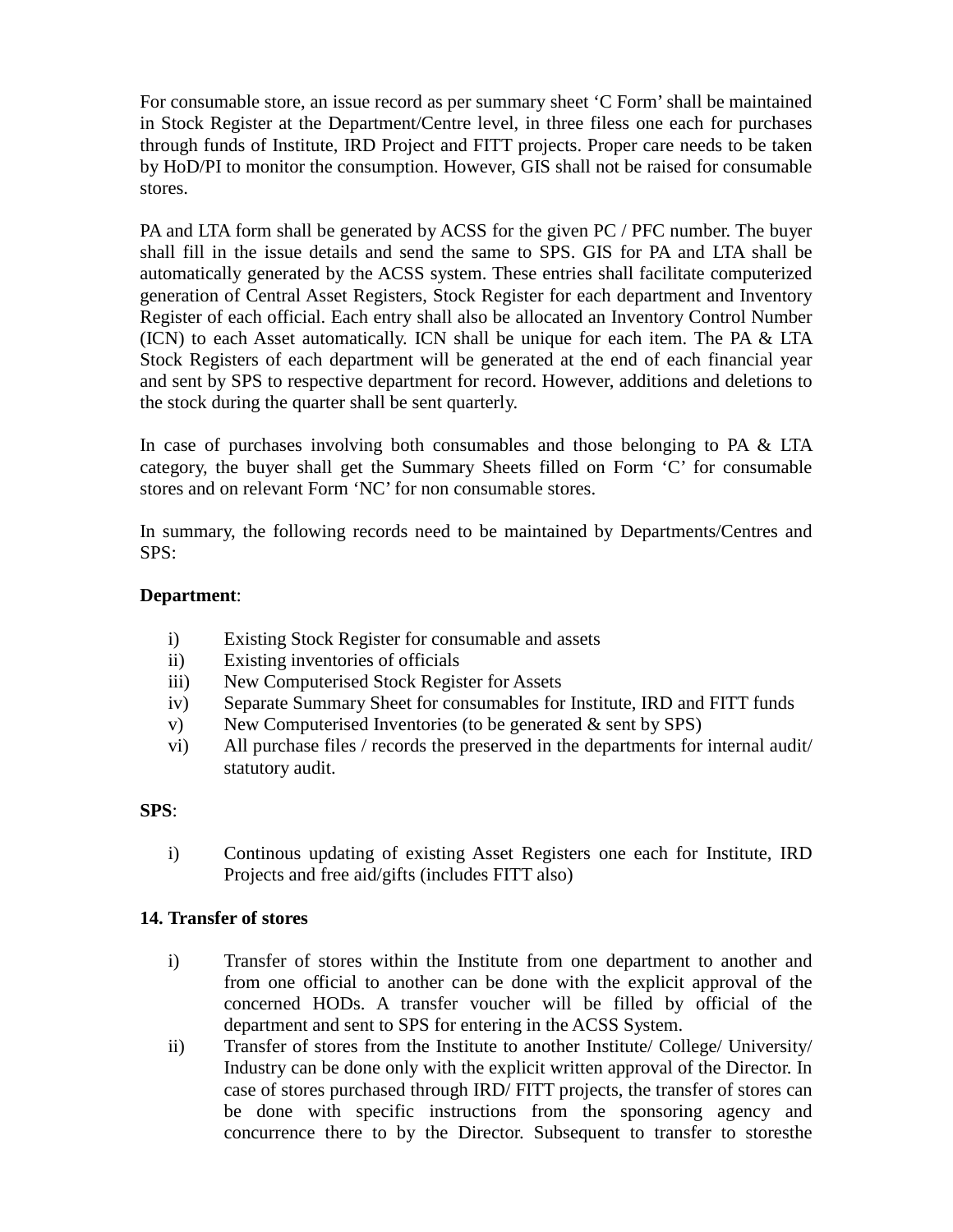appropriate Stock and Asset Registers shall be suitably updated by SPS through ACSS System. The value of stores so trandferred shall be deducted from the capitalized assets of the Institute as indicated in the Balance Sheet.

#### **14.1 Transfer of probe/device/equipment etc. from Institute to Sponsoring Agency:**

When a final probe/device/equipment, etc. created in pursuance of Agreement entered into/finalixed between PI/CI on behalf of IRD and the Sponsoring Agency, the same can be transferred to the Sponsoring Agency subject to following:

- i) Only related raw material used to make/create a probe/device/equipment/final product be treated as consumable items/material;
- ii) Since the probe/final product is made/created out of consumable material, the same shall be treated as temporary asset to be transferred to the sponsoring agency
- iii) Transferred of such probe/final product may be made by the CI/PI himself/herself subject to:
- a) Copy of the letter addressed to the Sponsoring Agency by CI/PI will be endorsed to the Stores & Purchase Section/IRD Unit.
- b) Copy of GatePasssigend by CI/PI and duly countersigned by the concerned HoD/C will be endorsed to the Stores & Purchase Section/IRD Unit.
- c) Receipt Voucher (acknowledgment) in token of having received the probe/final product by the Sponsoring Agency will also be endorsed to the Stores & Purchase Section/IRD Unit.

#### **15. WRITE-OFF AND DISPOSAL**

#### **15.1 Limited Time Assets (LTA)**

The procedure for accounting of assets under the LTA category needs to be different and simple as compared to the assets under the PA category. Such assets are to be disposal of after following simplified procedure on completion of the stipulation life time. The accounting procedure for assets under the LTA category shall be as follows:

- i) Item procured under the LTA category and submitted for accounting in the LTA form shall be entered in the separate GIS/Asset Register (LTA-AR) in the ACSS system.
- ii) At the end of the 5 year period (life classified for LTA category items), the Deptts./Centres / Buyer may initiate a note duly signed by the three Faculty Members/Group A Officers requesting through Head for deletion of these items from the LTA register. SPS shall issue the necessary notification in this regard.
- iii) Physical disposal of goods: The LTA items in a Department/ Centre/ School/ Unit may be disposed off by the Head. The amount collected, if any, shall be deposited in the Main Account of the Institute.

#### **15.2 Permanent Assets**

The HOD shall constitute a Stores Survey Board of lot less than three members, at least two of them will be professors or equipment. This Survey Board shall inspect/ survey the PA stores and recommend write off of those items which are ordinarily more than five years old than five years old and in this view are obsolete, unserviceable, beyond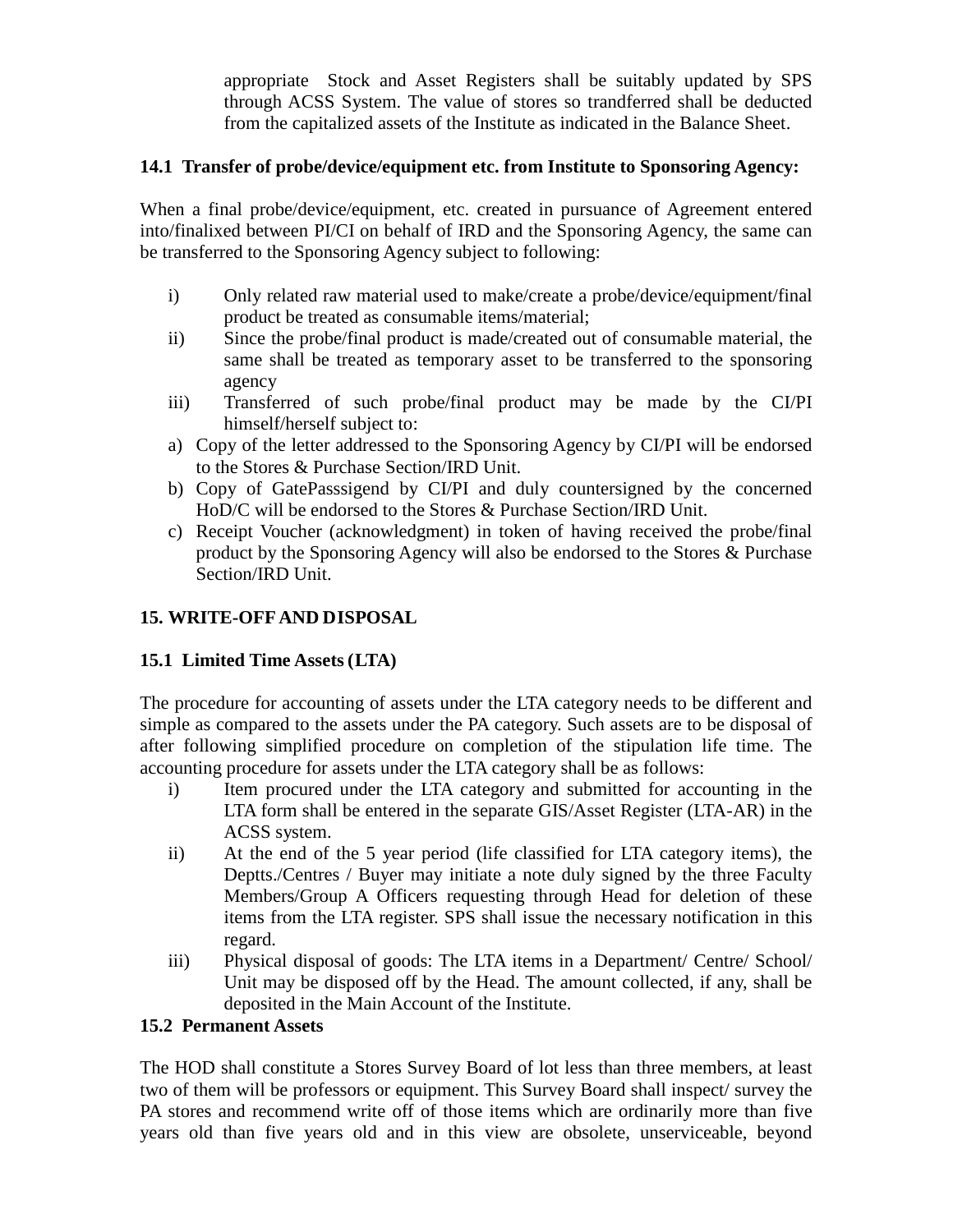economical repair and not usable at all. The Committee shall record the specific reasons against each item costing more than Rs.50,000/- while recommending the write-off.

#### **15.2.1 Modes of Disposal:**

- (a) If residual value of obsolete/unserviceable or surplus goods/equipments, etc. has been assessed Rs.2.0 Lac or more, the same should be disposed of by the CFA as per Para 3.1 by :
	- i) Obtaining bids through advertised tender or
	- ii) Public auction
- (b) If, in the opinion of the Survey Board, the residual value of such items is less than Rs. 2.00 lac then the same can be disposed of by the HoD/SPS.
	- i) By inviting limited tender
	- ii) By fixing its normal value exclusively for staff members on 'first come first serve basis'
	- iii) By destruction/burial of item(s) in eco-friendly manner
	- iv) By donation to some other govt., semi-govt., local govt. agencies or to a registered - govt. aided NGOs.

#### **15.2.2 Write-off of goods/ equipments/items, etc. under 'Abnormal Loss/ Theft':**

- a) Any loss or shortage of public money, departmental revenue, receipts, stamps, stores or other property held by or on behalf of the Institute irrespective of the causes of loss and manner of detection, shall be immediately reported to the next higher authority.
- b) Cases involving serious irregularities shall be brought to the notice of the Registrar.
- c) Report of loss contemplated in (a) & (b) above shall be made as given below:
	- i) An initial report with the security officer should be made as soon as a suspicion arises that a loss has taken place.
	- ii) A report should be sent to the Registrar after investigation indicating nature and extent of loss, errors or neglect of rules by which the loss has been caused and the prospects of recovery.
	- iii) The registrar may, after examining the said and appropriate legal actions through Security Officer and/or submit the case to the Director for his consideration to write off the loss within his delegated powers.
	- iv) If loss is beyond his delegated powers, the same may be put up to BoG for appropriate direction and/or write off.

#### **16. STOCK VERIFICATION**

DR / AR (Stores) shall depute stock verifiers to conduct periodic stock verification of all items on the various stock registers of the departments.

#### **17. IMPLEMENTATION OF RULES (no Change):**

The Institute shall lay down guidelines specifying normal time for each of the processing function under these rules so that all actions are completed expenditiously.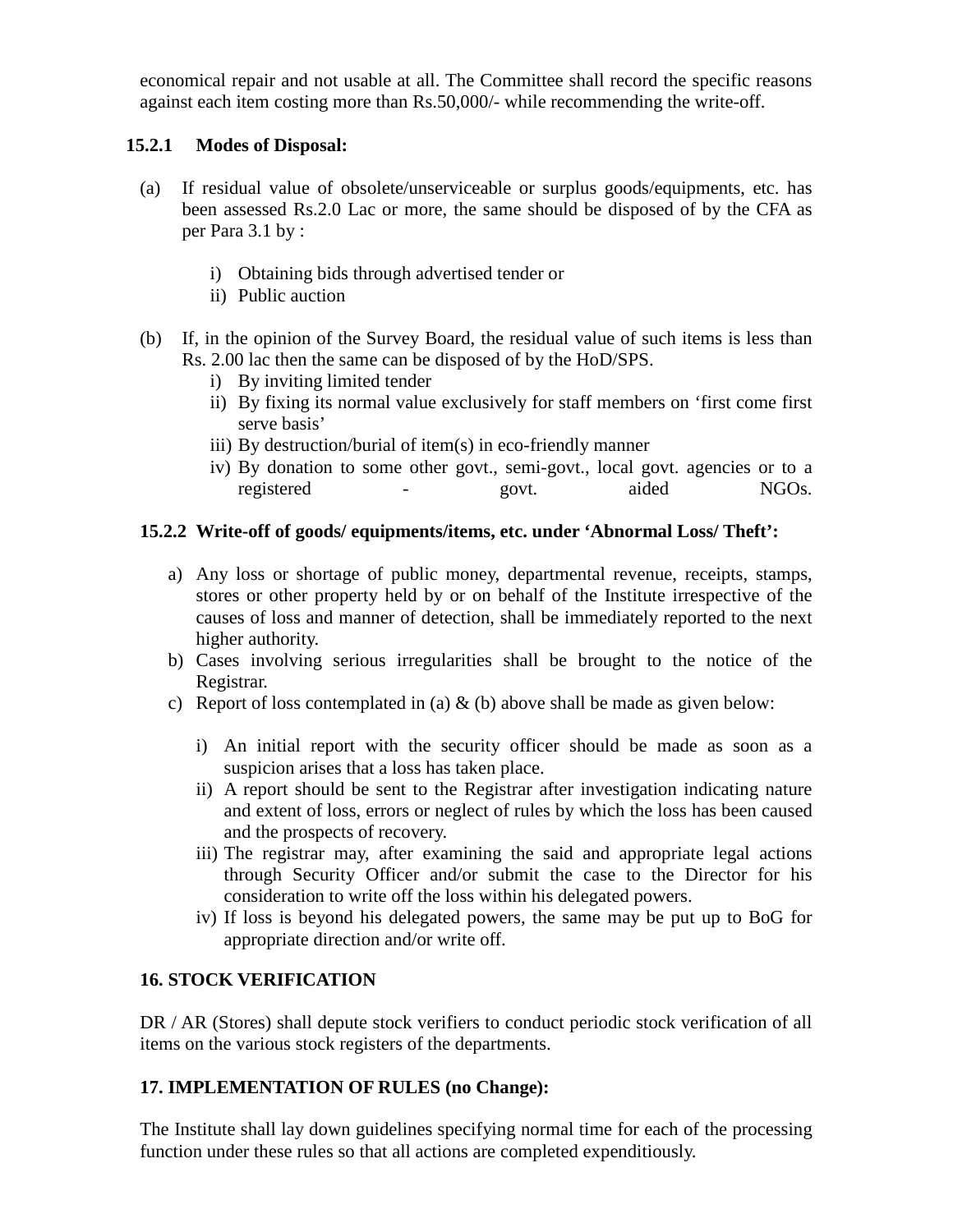Any rule / purchase procedure not covered here shall be governed by the Genera Financial Rules (GFR) Delegation of Financial Power Rules (DFPR)/ Manual on Policies and Procedures for Purchase of Goods of GOI.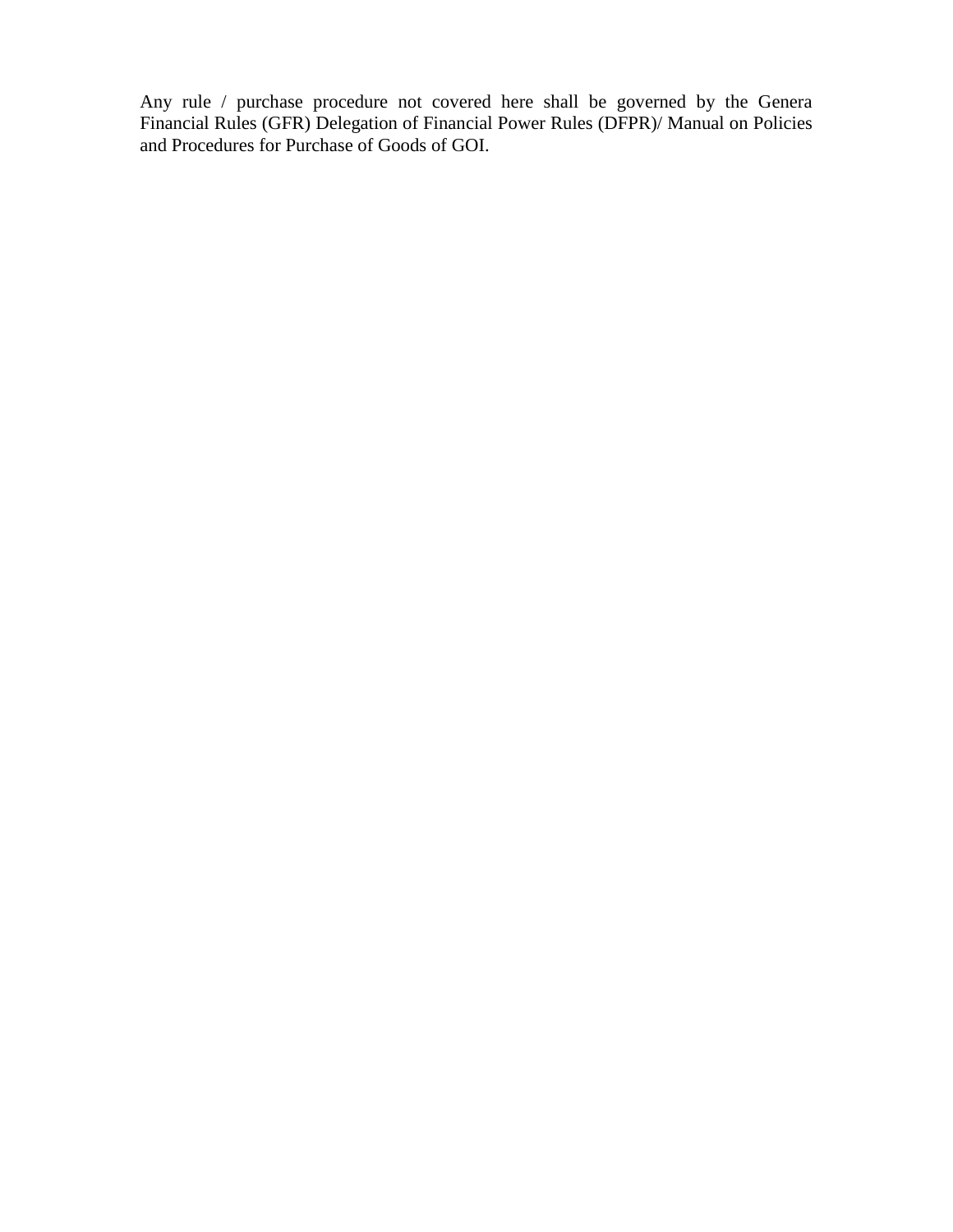#### **Annexure – I 1.2 ABREVIATIONS**

| $A/Cs$ :         | <b>Main Accounts Section</b>                                |
|------------------|-------------------------------------------------------------|
| ACCS:            | <b>Administrative Computerization Support Service</b>       |
| Audit:           | <b>Internal Audit Section</b>                               |
| <b>BOG:</b>      | <b>Board of Governors</b>                                   |
| $CFA$ :          | <b>Competent Financial Authority</b>                        |
| $DD(A)$ :        | Deputy Director (Admin.)                                    |
| $DD(F)$ :        | Deputy Director (Faculty)                                   |
| <b>DIRD:</b>     | Dean Industrial Research & Development Unit                 |
| <b>ADIRD:</b>    | Assoc. Dean Indl. Research to Dev. Unit                     |
| <b>FACULTY:</b>  | All Academic Staff                                          |
| <b>FITT:</b>     | Foundation for Innovation and Technology Transfer           |
| GIS:             | Goods Inward Slip                                           |
| HOD:             | Head of Deptt./Centre                                       |
| ICN:             | <b>Invetory Control Number</b>                              |
| IRD:             | Industrial Research & Development Unit                      |
| <b>IRD A/Cs:</b> | <b>IRD</b> Accounts Section                                 |
| <b>INDENT:</b>   | Indent as raised through ACSS Computer System               |
| PA:              | <b>Permanent Assets</b>                                     |
| CS:              | <b>Limited Time Asset</b>                                   |
| PFC:             | <b>Purchase Finalisation Committee</b>                      |
| PI:              | Principal Investigator of Sponsored/Consultancy Project     |
| PR:              | Purchase Requisition as raised through ACSS Computer System |
| SO:              | Supply Order as raised through ACSS Computer System         |
|                  | OR.                                                         |
|                  | <b>Manual Supply Order</b>                                  |
| SPO:             | Office-In-Charge of Store and Purchase Section              |
| SPS:             | <b>Stores and Purchase Section</b>                          |